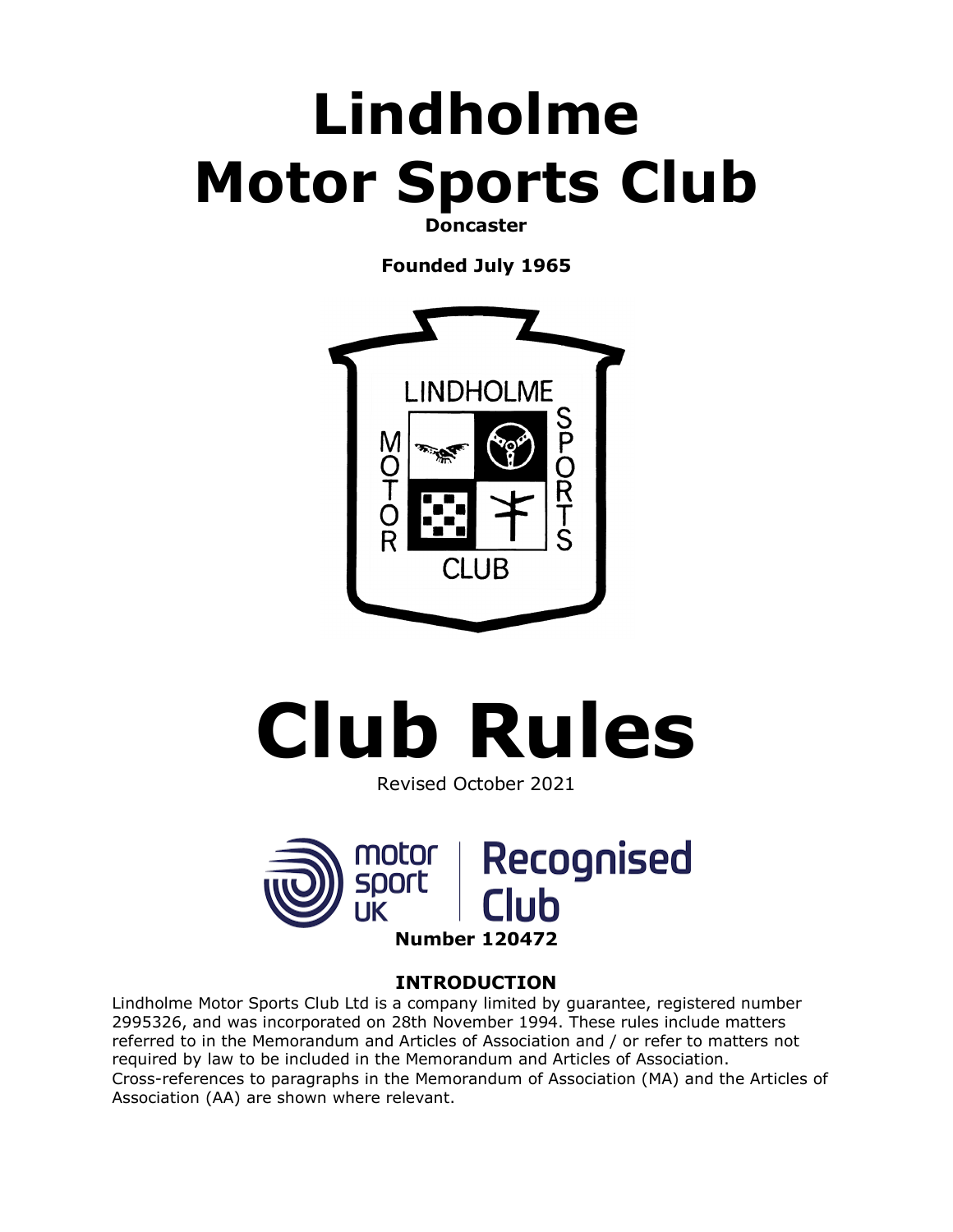#### **1. Title**

The name of the club shall be the Lindholme Motor Sports Club Limited, hereafter in these rules referred to as "the Club".

(MA 1)

#### **2. Objects**

a) To further interest in motoring and motor sport.

b) To promote motor competition in accordance with the requirements of Motorsport UK

c) To officiate on motor sport events locally, regionally and nationally.

d) To arrange tours, lectures, discussions, social and other meetings.

e) To afford members such benefits and privileges as it may be possible to arrange.

f) To assist other motor clubs and Regional Associations in the promotion of motor sport and related activities

(MA 3)

#### **3. Management**

The authority and responsibility for the transaction of the business of the Club and its management shall be vested in the Council (hereafter in these rules referred to as "the Committee"), who, in addition to the powers and authorities by these rules expressly conferred on them, may exercise all powers and do all acts in furtherance of the objects for which the Club is established, other than those hereby expressly directed or required to be exercised or done by the Club in General Meeting. (AA 29 - 34)

#### **4. Election of Officials**

The President, Secretary, Treasurer and Vice-President of the Club and the Committee shall be elected at the Annual General Meeting, and subject to termination of office by resignation or otherwise, shall remain in office until their successors are appointed at the next Annual General Meeting following their appointment. The retiring officers shall be eligible for reelection.

(AA 37 - 42)

#### **5. Committee**

The Committee shall consist of not less than six and not more than 14 members, excluding the offices of President, Secretary, Treasurer and Vice-President, who shall be ex-officio members of the Committee. The Committee shall elect from its own members a Chairman and Vice-Chairman. One half of the members of the Committee shall constitute a quorum. One third of the Committee shall retire by rotation at each Annual General Meeting, but shall be eligible for re-election. The Committee shall have the power to co-opt other members as they deem necessary. Any such co-opted member shall retire at the next Annual General Meeting but shall be eligible for re-election.  $(AA 29 + 31)$ 

#### **6. Nomination**

Nomination of candidates for election to the Committee must be received by the Secretary in writing not less than four days before the Annual General Meeting. Nominations of candidates shall be signed by the member proposing them and by the person proposed indicating a willingness to serve.

(AA 40)

#### **7. Sub-Committees**

The Committee shall have the power to appoint a sub-committee to meet on its behalf in respect of any matter which is specifically referred to such a sub-committee. (AA 47)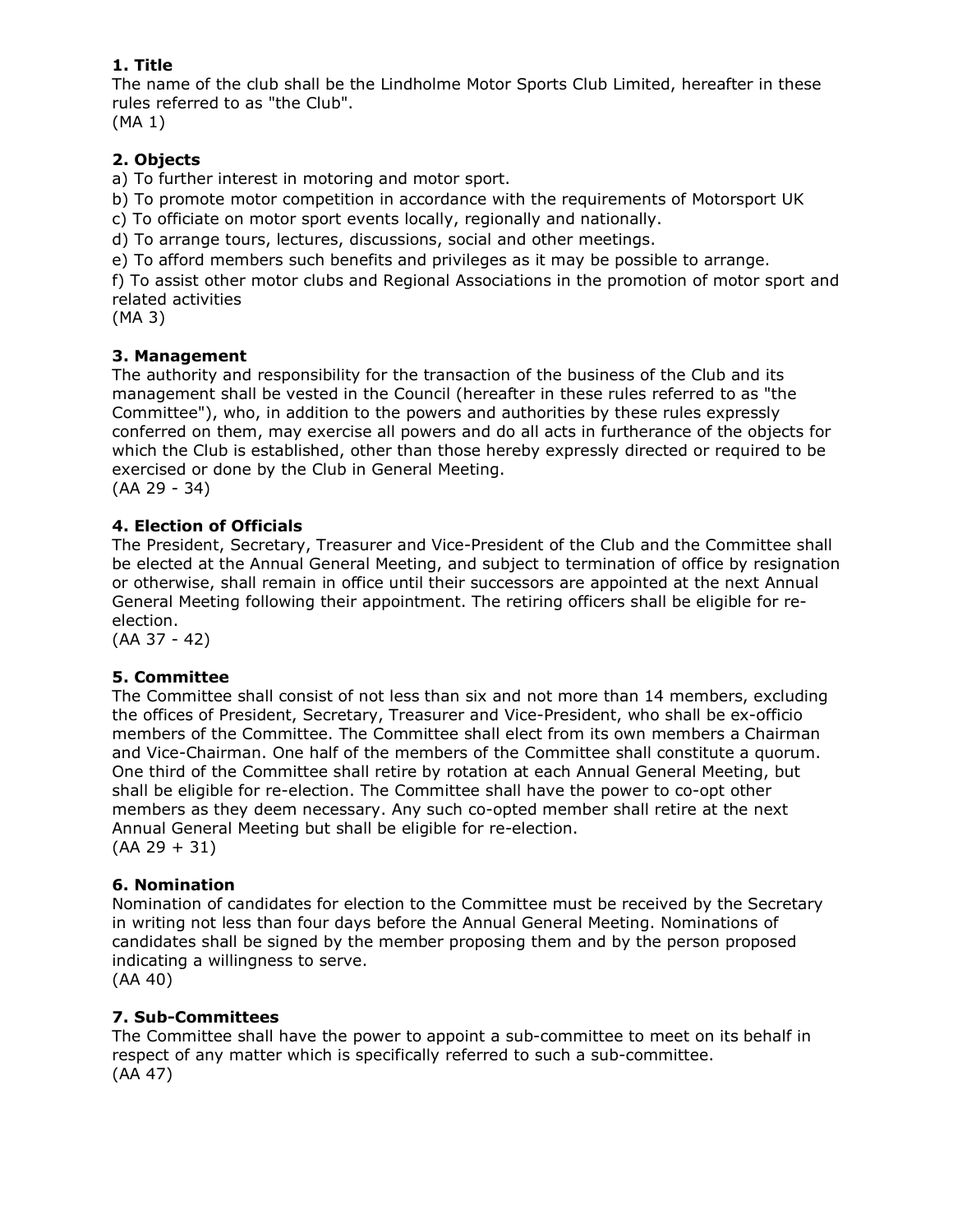#### **8. Meetings of the Committee**

The Committee shall meet whenever summoned by the Secretary, who may convene a meeting of their own accord, or shall do so by direction of the Chairman, or on a requisition signed by any member of the Committee. (AA 44)

#### **9. Voting at Committee Meetings**

Each Committee member present at a meeting of the Committee shall be entitled to exercise one vote. All resolutions shall be decided by a majority vote. The Chairman shall not vote except in the exercise of a casting vote. The Committee shall vote by ballot if any Committee member present so demands.

#### **10. Absence from Committee**

Any member of the Committee who shall, without sufficient reason, be absent from three Committee Meetings in succession will be understood to have resigned their position on the Committee.

(AA 36f)

#### **11. Duties of the Secretary**

It shall be the duty of the Secretary to attend in person or by deputy all meetings of the Committee at the Club and to take minutes of the meetings. Such minutes shall be written and circulated and presented for confirmation at the following meeting. This procedure shall be followed for all Committee, Annual General and any Extraordinary General meetings. (AA 35)

#### **12. Banking**

All monies of the Club shall be banked at a financial institution as shall be determined from time to time by the Committee in the name of the Club and no disbursements shall be made therefrom except in accordance with the form or forms authorised by the Committee.

#### **13. Election of Members**

Applications for membership of the Club shall be submitted to the Committee by the Secretary and the election of such candidates shall be at the discretion of the Committee. The name and address of the candidate and the names of their proposer and seconder, being members of the Club, shall be stated on each application submitted to the Committee, provided that in the case of a candidate who knows no member of the Club, the Committee shall be empowered to carry out the election after proper enquiries. (AA 3)

#### **14. Types of Membership**

Any person of not less than 17 years of age shall be eligible for fully-elected individual membership of the Club.

Any person aged less than 17 years shall be eligible for junior membership, provided that a parent or guardian of such a person is a fully elected member of the Club. A person elected to junior membership shall have, under the rules of Motorsport UK, the right to compete as a member of the Club, provided that proper supervision is exercised, and to benefit from appropriate insurance cover, but shall not have the right to vote at General Meetings nor to receive a copy of the monthly newsletter.

#### **15. Conditions of Membership**

Membership of the Club is governed by the Memorandum and Articles of Association of Lindholme Motor Sports Club Limited, the following terms and conditions and all other rules of the Club.

a. Membership of the Club shall continue only for the period covered by the current subscription and members shall be subject to approval annually by the Committee.

b. All members agree to guarantee the company's debts should it ever be dissolved or cease to trade for whatever reason, to the value of  $£1.00$ . This quarantee extends to one year after ceasing to be a member for whatever reason.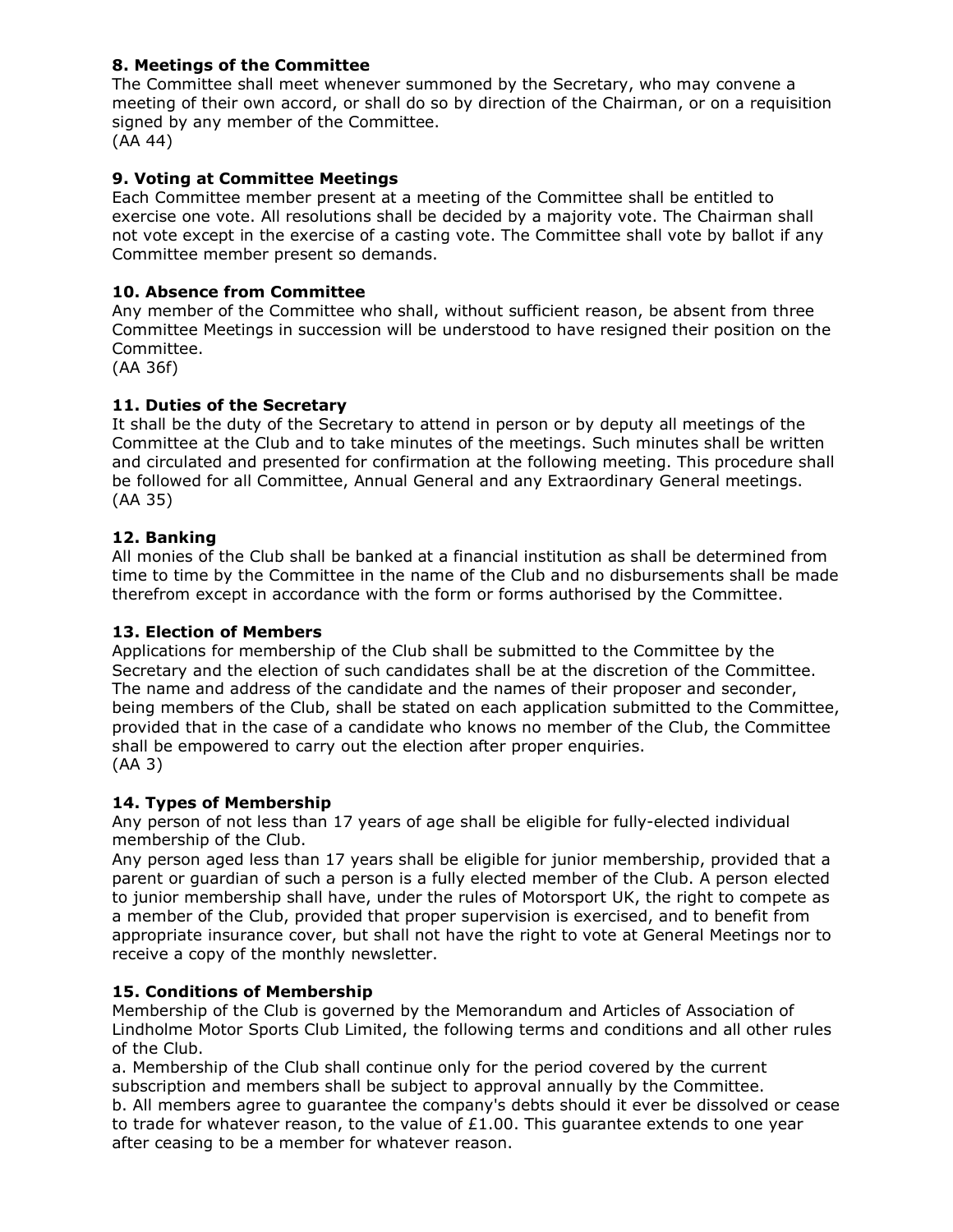c. Any member of the Club who has not paid their subscription within two clear months of the date on which it became due and does not give sufficient reason to the satisfaction of the Committee shall be taken off the register of members forthwith. No member whose subscriptions are in arrears shall be eligible to take part in any competitions promoted by the Club under the general rules of Motorsport UK.

d. The name and address of the Club shall not be given by any member as their name and address for any trade, advertising or business purposes or in connection with any legal proceedings. The same shall apply to the use of the Club website and any email address associated with the Club or its officials.

e. Any member convicted of any offence arising out of their being in charge of a motor vehicle in any event promoted by the Club or on Association business, whether criminal, civil or against the rules of Motorsport UK, shall thereupon be liable to expulsion from the Club.

#### **16. Subscriptions**

The due date of subscriptions shall be 1st January annually. The rate of subscription for membership shall be fixed at each Annual General Meeting. Lower concessionary rates of subscription shall be fixed whenever required in special circumstances and at the discretion of the Committee.

#### **17. Resignation**

Any member wishing to resign their membership shall give notice in writing of such desire to the Secretary, but they shall remain liable for payment of debts to the Club from them.

#### **18. Code of Conduct**

Members must ensure they abide by the rules and regulations of the Club and Motorsport UK and:

a. conduct themselves in a proper manner at all times, in the best interests of UK motor sport

b. respect the decision of event officials

c. treat all competitors, marshals and officials equally with respect

d. maintain the highest standards of driving behaviour

e. not discriminate against individuals for any reason, whether as a result of race, colour, gender, marital status, sexuality, age, disability, occupation, religion or political persuasion.

Failure to comply with this Code may result in stringent sanctions being imposed by Motorsport UK and the National Court.

#### **19. Expulsion of Members**

If at any time the Committee shall be of the opinion that the interests of the Club so require, it shall be the duty of the Committee by letter to invite any member to withdraw from the Club within a time specified in such letter, and in default of such withdrawal to submit the question of their expulsion to a meeting of the Committee to be held within six weeks after the date of such letter. The member whose expulsion is under consideration shall be given at least seven days notice of such a meeting and shall be allowed to offer an explanation of their conduct verbally or in writing. If members present shall vote for their expulsion they shall thereupon cease to be a member of the Club.

#### **20. Annual General Meetings**

Annual General Meetings of the Club shall be held in the month of July in each year at such time and place as may be determined by the Committee. Members shall be given twentyone clear days notice in writing at the least of every Annual General Meeting.  $(AA 5 + 8)$